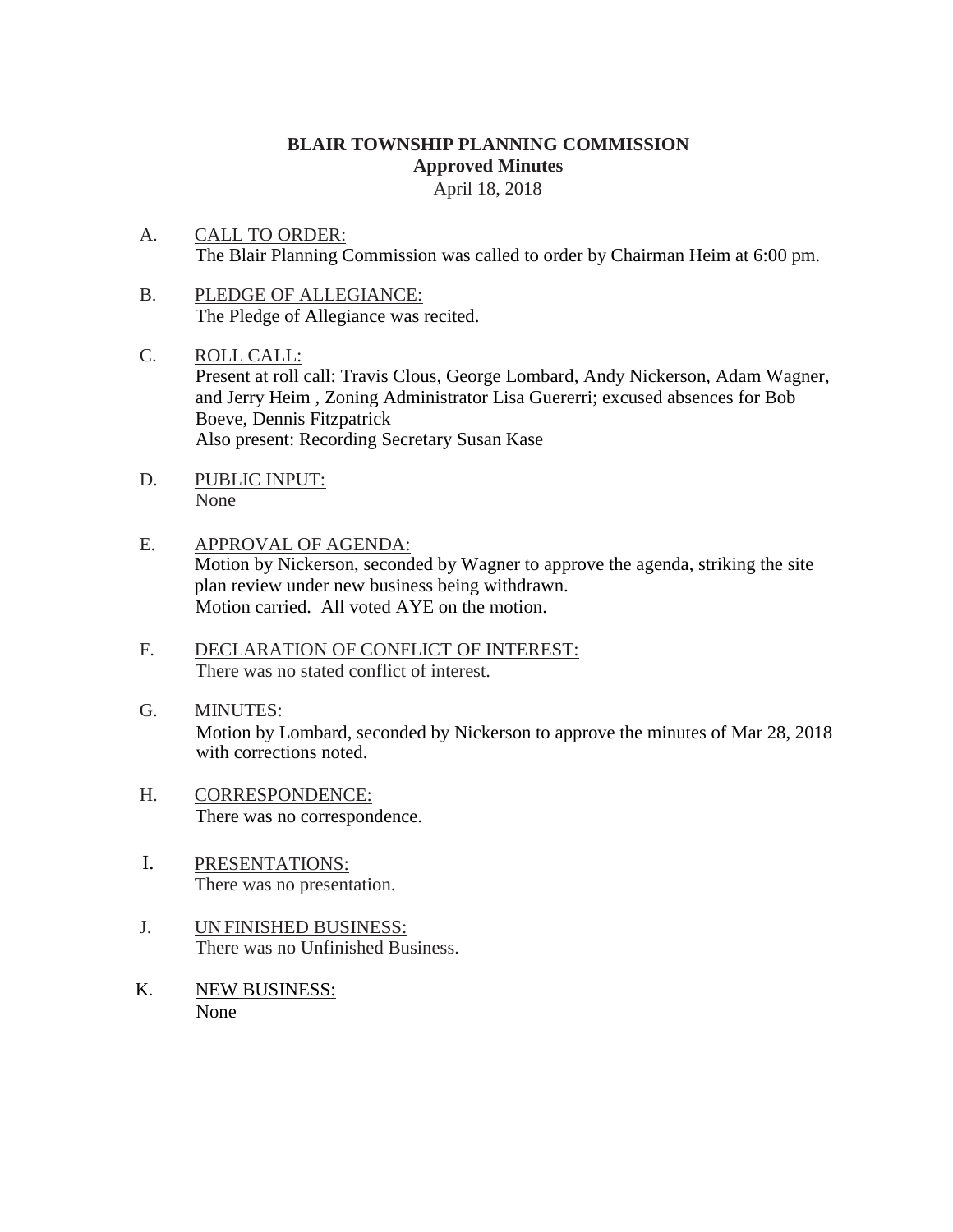## **Staff Reports**

Chairman Heim asked for any staff comments. Asked Lisa for input. No updates from Zoning.

Trails – George Lombard commented that the railroad tracks on Beitner will be exempted from requiring school buses and propane trucks to stop, as it creates a dangerous traffic situation at the intersection.

### **Any Other Business**

### **1. Master Plan – discussion and assembly of document**

Travis Clous discussed the progress of the master plan map, with the intent that at the next meeting he will be able to provide a hand out to Board Members. Lindsey is currently holding the original version of the Master Plan. Travis plans to condense the various versions into one, distribute it and ask for review by members. Missing maps can be inserted. Lisa added that there is a possible 90 day window to submit the updates. Travis asked if the master plan map needs to be sent to all the other townships for review. Ch Heim spoke with Dennis today and he suggested that the Master Plan be sent to all the townships that previously had input. Lisa can supply the sewer and water maps to Travis. Travis proposed to use the maps from the 2009 Master Plan, showing grades and slopes. Travis has digital maps. Nicole interjected that we need to include the wetland map from the DEQ in the Master Plan. It was recently received in the Township offices.

Ch Heim inquired if there are no items on the May XX PC meeting, could the Master Plan be discussed at that time. It will require more than one week for board members to review. Lisa will mail the information to the members. It will require time to review the maps, and possibly drive around the township to view sites. A special meeting in June may be held for discussing the Master Plan. Travis will provide the documents to Lisa and she will mail it out. Separately from the meeting packet. Travis plans to have the Master Plan done, although the maps may not be complete. Travis suggested that the maps be displayed using a projector for all members to view the maps together. Another meeting could be held to finalize the review of the Master Plan.

2. Text Amendment on Mobile Homes

Township Attorneys comments regarding the review of the amendment were reviewed by the Board Members. Several deletions, edits and additions to clarify the Mobile Home Act interpretation. Skirting language was also taken from the ordinance.

Chairman Heim asked for a summary of changes: leaving "Mobile Homes (see Manufactured Homes)" language in the amendment; attorney borrowed skirting language from the Long